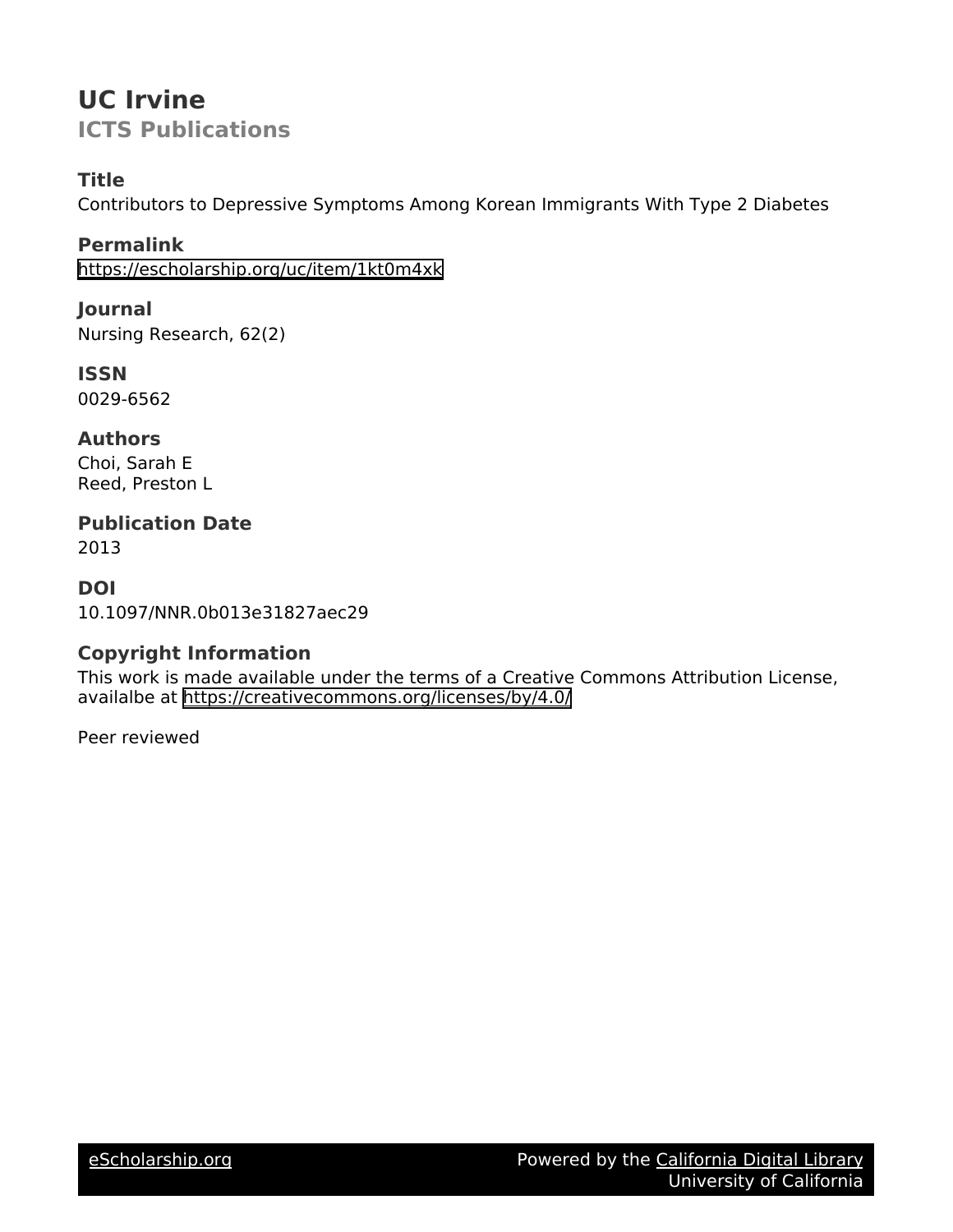

# NIH Public Access

**Author Manuscript**

Nurs Res. Author manuscript; available in PMC 2014 March 01.

## Published in final edited form as:

Nurs Res. 2013 March ; 62(2): 115–121. doi:10.1097/NNR.0b013e31827aec29.

# **Contributors to Depressive Symptoms among Korean Immigrants with Type 2 Diabete**

## **Sarah E. Choi, RN, FNP, PhD [Assistant Professor]** and

Program in Nursing Science, College of Health Sciences University of California, Irvine

## **Preston L. Reed, M.A., PhD(c) [Doctoral Student]**

Department of Psychology and Social Behavior University of California, Irvine

# **Abstract**

**Background—**Patients with diabetes have a higher prevalence of depression than the general population. Korean immigrants with type 2 diabetes are understudied.

**Objectives—**To identify the prevalence and correlates of depressive symptoms in Korean immigrants.

**Method—**In this cross-sectional descriptive study, a community sample of 164 Korean immigrant adults with type 2 diabetes were assessed for depressive symptoms using the Center for Epidemiological Studies-Depression scale. Predictors of depression were grouped into three categories: demographic (age, gender, education, English proficiency); clinical (duration of diabetes, comorbidities, insulin use); and psychosocial (general health, diabetes-related quality-oflife, family support).

**Results—**Approximately 56% of participants had CES-D scores 16. Higher levels of depression were associated with greater impact of diabetes on OOL ( $b = 5.68$ ,  $p = .001$ ), worse overall health ( $b = -0.09$ ,  $p = .012$ ), and less family support ( $b = -4.02$ ,  $p = .042$ ). The relationship between depression and diabetes impact on quality-of-life was stronger for men than women ( $b =$ 6.67,  $p = .020$ ).

**Discussion—**Depressive symptoms are common among Korean immigrants with type 2 diabetes. Assessing diabetes-related quality-of-life, general health, and family support may be of value in better understanding depressive symptoms among this population. Among Korean immigrant men with type 2 diabetes, specific attention should be paid to diabetes-related qualityof-life.

## **Keywords**

depressive symptoms; Korean immigrants; gender differences; type 2 diabetes; quality-of-life

Depression is more prevalent in people with diabetes than people without diabetes (Anderson, Freedland, Clouse, & Lustman, 2001). In addition, recent studies have shown that symptoms of depression, not clinical depression, are also common among patients with

Correspondence: Sarah Choi, PhD, RN, FNP Program in Nursing Science College of Health Sciences University of California, Irvine 100B Berk Hall Irvine, CA 92697-3959 Phone: (949) 824-2043 Fax: (949) 824-0470 sechoi@uci.edu.

Both authors have no conflicts of interest to disclose.

**Publisher's Disclaimer:** This is a PDF file of an unedited manuscript that has been accepted for publication. As a service to our customers we are providing this early version of the manuscript. The manuscript will undergo copyediting, typesetting, and review of the resulting proof before it is published in its final citable form. Please note that during the production process errors may be discovered which could affect the content, and all legal disclaimers that apply to the journal pertain.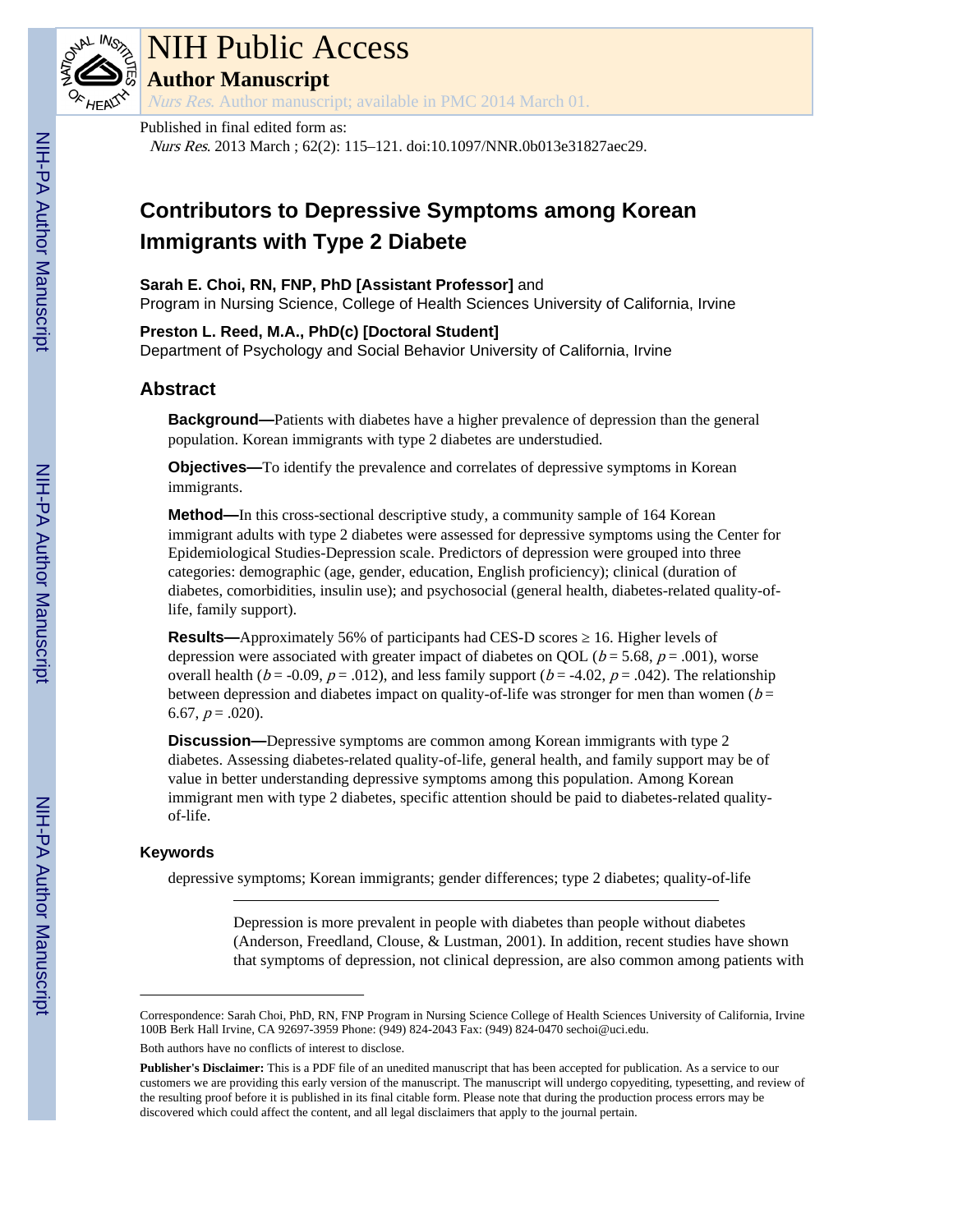diabetes, with the rate ranging from 18% to 35% (Anderson, Lustman, Clouse, De Groot, & Freedland, 2000). In one study, more than 70% of those patients who scored above the cutpoint for depressive symptoms (≥16) on the Center for Epidemiologic Studies-Depression Scale (CES-D; Radloff, 1977) were not clinically depressed and many were experiencing diabetes distress (worry about their diabetes and management), not depression (Fisher et al., 2007).

Depression symptom severity has been shown to be associated with poor self-care, lower treatment regimen adherence, functional impairment, and higher health care costs among individuals with diabetes (Ciechanowski, Katon, & Russo, 2000; Gonzalez et al., 2007). Elevated symptoms of depression are related also to increased risk of complications and early mortality in patients with diabetes, even when these elevations are quite modest (Black, Markides, & Ray, 2003). The relative explanatory value of clinical depression compared to depressive symptom severity with regard to diabetes self-management and outcomes has not been delineated clearly. However, symptoms of depression, such as depressed mood, diminished interest, loss of energy, and concentration difficulties, that are elevated (subclinical depression) but do not meet severity criteria for clinical depression may be more common among patients with diabetes and more closely related to diabetes self-care and glycemic control than clinical depression (Fisher et al., 2008; Fisher et al., 2007; Gonzalez et al., 2007).

Asian Americans have a higher prevalence of diabetes than Caucasians (Centers for Disease Control and Prevention [CDC], 2011). Korean immigrants, the 4th largest Asian subgroup (Barnes, Adams, & Powell-Griner, 2008), suffer one of the highest prevalence rates of diabetes among Asian subgroups (Choi, Chow, Chung, & Wong, 2011), and glucose and cardiovascular risk management in this group is suboptimal (Choi, Rankin, Stewart, & Oka, 2008; Kim et al., 2009). Furthermore, Korean immigrants in the community have shown notably higher depression symptom scores on the CES-D than that of Caucasians, Hispanics, African Americans, and other Asian Americans (Hurh & Kim, 1990; Kuo, 1984).

Despite these risk factors, depressive symptoms among diabetic Korean immigrants have not been investigated well. The purpose of this study was to examine: (a) the prevalence of depressive symptoms among Korean immigrants with type 2 diabetes; (b) demographic, clinical, and psychosocial factors contributing to depressive symptoms; and (c) whether or not these relationships with depressive symptoms vary as a function of age or gender.

## **Conceptual Framework**

Whereas depressive symptoms have been examined as predictors for glycemic control or diabetes regimen adherence, they have been examined rarely as outcome variables, particularly in Asian immigrant population with diabetes. In a population-based study with a predominantly Caucasian sample, several demographic and clinical factors associated with depression-- age, gender, education, ethnicity, duration of diabetes, number of diabetes complications--were identified among individuals with diabetes (Katon et al., 2004). In addition, psychosocial factors such as social support (Li et al., 2009; Zhang, Chen, & Chen, 2008), general health perception (Lange & Piette, 2005; Li et al., 2009), and quality of life (Ali et al., 2010; Fisher, Chesla, Mullan, Skaff, & Kanter, 2001; Misra & Lager, 2009) were found to be related to depression. Age and gender have served as significant moderators in past studies of both depression and diabetes (Nichols & Brown, 2003; Zhao, Chen, Lin, & Sigal, 2006) and have been examined in studies of depression among people with type 2 diabetes (Katon et al., 2004). Based on these findings, a conceptual framework for the current study was developed to guide the study (Figure 1). In this study, independent variables are grouped into three factors (demographic, clinical, and psychological) and have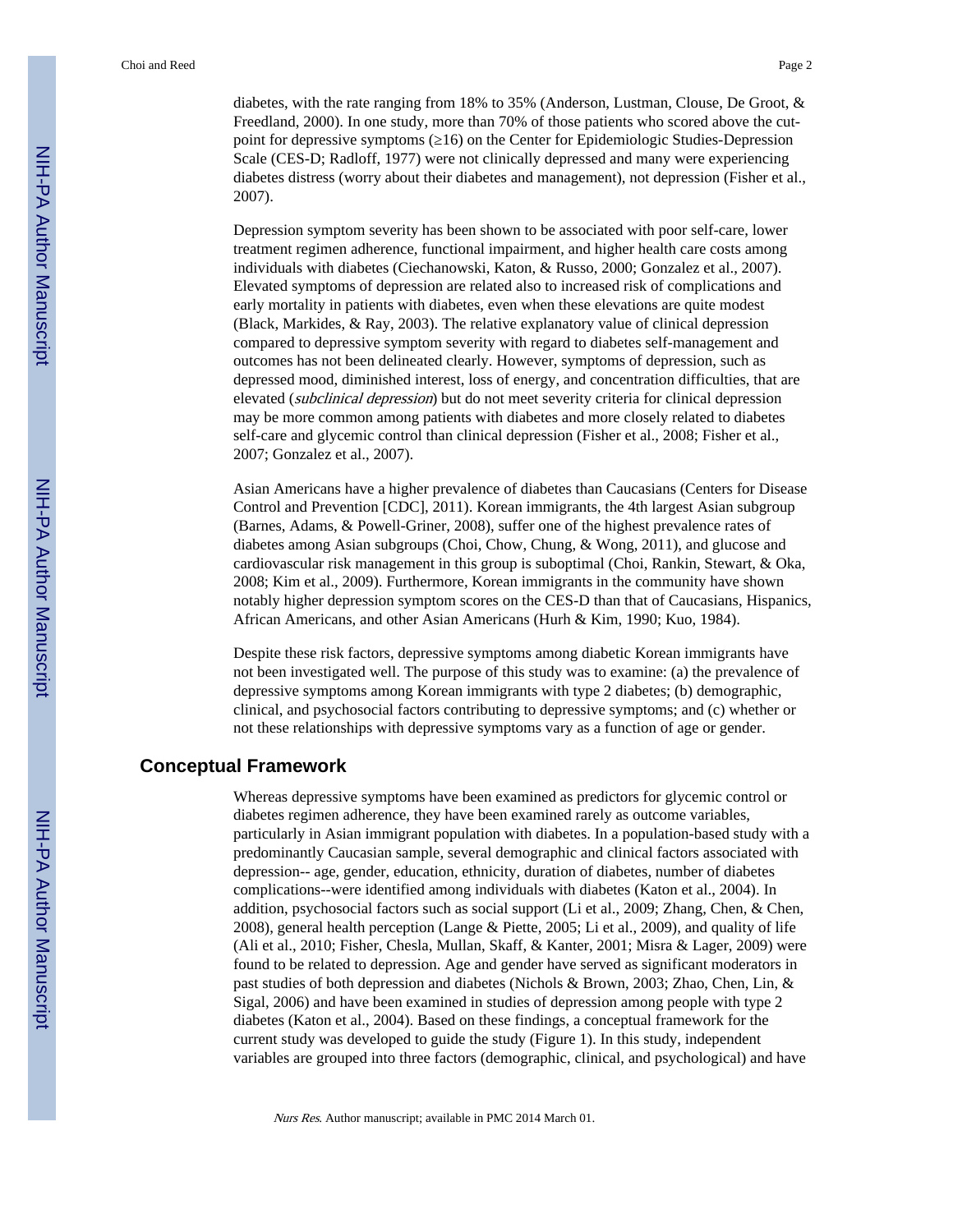a direct relationship to depressive symptoms. Age and gender are moderators influencing the relationship between the independent variables and depressive symptoms.

## **Method**

#### **Study Design, Setting, and Participants**

This study was a cross-sectional survey conducted from April 2010 through March 2011 using a structured questionnaire. Participants were recruited from a health information and education center in a Korean community using flyers in both English and Korean. Eligible participants were Korean men and women who were: (a) diagnosed with type 2 diabetes for at least 1 year, (b) between the ages of 21-80 years, and (c) able to read and write in English or Korean. The inclusionary criterion for age (21-80 years) was chosen after consulting with the director of the community health center and a practicing physician in the community. These individuals noted rising rates of type 2 diabetes in Korean immigrants. The purpose of choosing participants aged 21-80 years and older was to allow recruitment of a representative sample of Korean immigrants with type 2 diabetes. Interested persons contacted the bilingual research assistant or the lead researcher by phone, at which time they were screened for eligibility and obtained further information about the study.

If the person wished to participate in the study and met the above selection criteria, a date and time was arranged to meet with the research assistant at the community center for completion of the questionnaire. All measures were translated and back-translated between English and Korean by the bilingual lead author and healthcare professionals following methods suggested by Brislin (1970). Participants were given the option to complete the survey in their preferred language version (English or Korean), and all selected the Korean version. The questionnaire took 30-40 minutes to complete, after which participants were compensated with a \$10 gift certificate for their participation in the study. This study protocol was approved by the university institutional review board.

#### **Power Analysis**

The sample size for this study was estimated by examining power calculations; the assumed effect size was 0.30 and the desired power was 80%, and a minimum sample size of 150 was necessary to detect the significance of the unique contribution of any one of the nine independent variables in the multiple regression that was to be used to address Aim 2. This sample size also was found to provide adequate power to detect the significance of the interaction proposed in Aim 3.

#### **Measurements**

**Dependent variable—**Depression symptoms were measured using the CES-D (Radloff, 1977). The CES-D consists of 20 symptom items tapping the major dimensions of depression specified in a wide range of standardized and validated indices of depression. Examples of the items on the CES-D include: "I felt that I could not shake the blues, even with help with my family or friends," "I thought my life had been a failure," "I felt fearful," "I felt lonely," "I felt sad," and "I could not get going." For each symptom item, responses were scored on a 4-point Likert scale: 0 (never or rarely) to 3 (all the time or almost always). High scores (both item and total scores) indicate more depressive symptoms ( $\alpha = 0.88$ ). A score of 16 or higher has been used extensively as the cut-off point for high depressive symptoms on this scale, including in a community sample of Korean immigrants in the United States (Shin, Han, & Kim, 2007). The CES-D has been shown to be more reflective of general emotional and diabetes-specific distress than clinical depression (Fisher et al., 2007).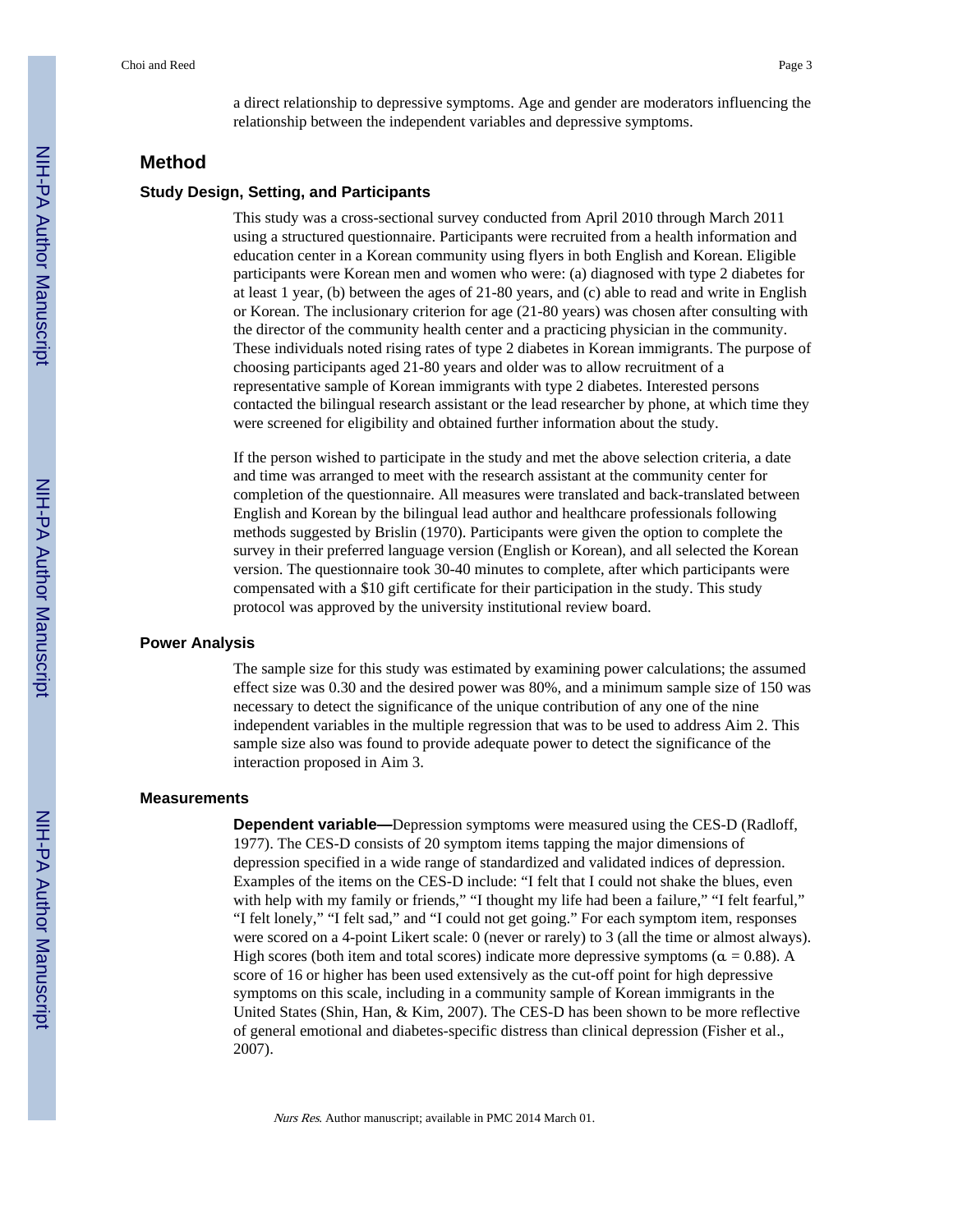Choi and Reed Page 4

**Independent variables—**Demographic and clinical indicators included patient age, gender, education (high school diploma equivalent or above versus less than a high school diploma), income, duration of diabetes, use of diabetes medication, and insulin injections. Participants were also asked to list other medications to create an indicator of comorbid diagnosis of the respective disorder (i.e., high blood pressure, high cholesterol, depression; range 0-3). English language proficiency was measured using the four-item English language proficiency scale. This scale is based on the Interagency Language Roundtable scale (Clark & Clifford, 1988), a set of descriptions of abilities to communicate in a language. Sample questions include "How well do you speak English?" "How well do you understand spoken English?" and "How well do you read English?" Higher scores (range 4-20) on the scale indicate better English language proficiency ( $\alpha = 0.98$ ).

Quality-of-life was assessed using the Diabetes Quality of Life (DQOL), which was created originally for the Diabetes Control and Complication Trial (Jacobson, Barofsky, Cleary, & Rand, 1988), and items were adapted culturally for Chinese patients (Cheng, Tsui, Hanley, & Zinman, 1999). The English version of the Chinese-adapted DQOL, which was translated into Korean for this study, is a multiple-choice assessment in which patients are asked to rate the common issues of having diabetes in terms of their current functioning. It consists of three primary scales: satisfaction, impact, and diabetes-related worry, with a total of 42 items. Questions are posed from three perspectives: the impact generated by diabetes, patient satisfaction with living with diabetes, and worry about anticipated effects of diabetes. Responses to questions were coded 1-5, with higher scores indicating a greater negative impact of diabetes on quality-of-life ( $\alpha = 0.91$ ). The Chinese-adapted scale incorporates Asian cultural values (e.g., deletion of items asking about one's sex life) and is more culturally appropriate in measuring DQOL in Korean immigrants than the original DQOL scale.

Family support was measured using the Diabetes Family Behavior Checklist-II (DFBC; Glasgow & Toobert, 1988). The scale was developed to assess supportive and nonsupportive family behaviors specific to diabetes on a five-point Likert-type scale in the following areas: medication compliance, glucose testing, exercise, and diet. Scores on the items were averaged to provide a single-item measure of family support, with higher scores indicating greater family support ( $\alpha = 0.90$ ).

General health was measured by the question, "In general, would you say your health is: excellent, very good, good, fair, or poor?" This single-item measure came from the Medical Outcomes Study 36-Item Short Form Survey (SF-36) developed by Ware and Sherbourne (1992) and has been shown to be a powerful predictor of later health outcomes by the developers. The variable was treated as a Likert scale, with responses weighted in intervals of 25, ranging 0-100 (e.g., poor = 0, fair = 25) to provide more easily interpretable mean and regression coefficients. Higher scores indicate greater general health. All measures have been used in previous studies with various ethnicities including Korean and other Asian immigrant populations.

#### **Data Analyses**

To examine the prevalence of depressive symptoms among Korean American immigrants with type 2 diabetes (Aim 1), overall levels of depression on the CES-D were examined. For predictors of depression (Aim 2), bivariate associations between depression and each independent variable were examined. Next, a hierarchical linear regression was calculated with three levels. The first level included important demographic control characteristics (gender, age, education, English proficiency). At the second level, clinical variables were entered (years having diabetes, comorbidities, and insulin use). At the third level, psychosocial predictors (general health, DQOL, and DFBC mean) were entered. To address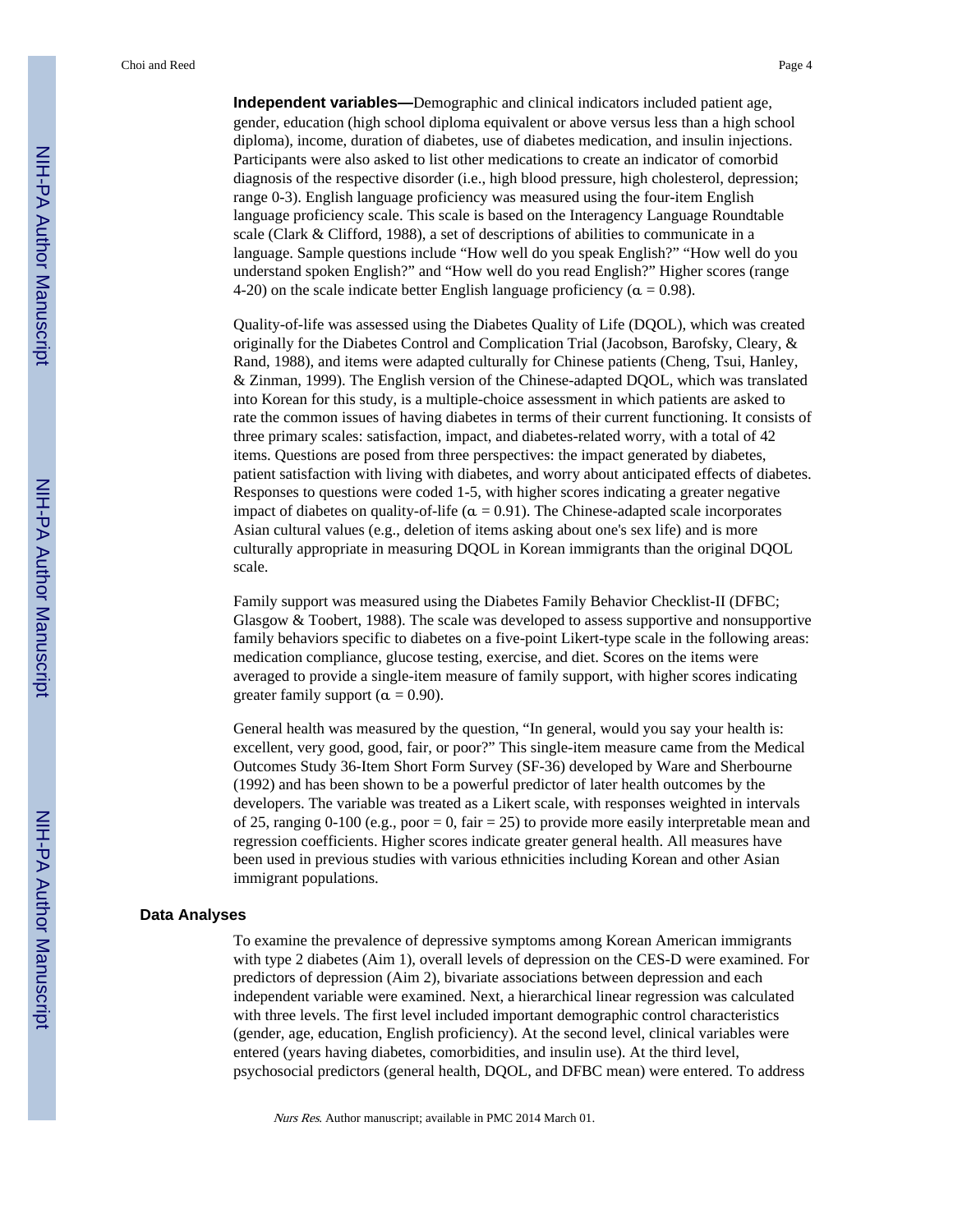whether these significant associations varied as a function of age or gender (Aim 3), separate product-term interactions were run. All statistical analyses were conducted using STATA software (Version 11.2, College Station, TX), and the significance tests were two-tailed with  $\alpha = .05$ .

## **Results**

In total, 164 participants volunteered and completed the survey ( $n_{male} = 74$ ,  $n_{female} = 90$ ). Although younger individuals were allowed, the sample was predominantly older  $(M =$ 68.18 years; range  $=$  40-80). The majority (66%) of participants earned less than \$20,000 per year. The majority of the sample (93%) was on an oral medication for diabetes and 23% were using insulin; 73% were on medication for high blood pressure and 59% for high cholesterol. Nine participants (6%) had a prescription for an antidepressant, though this was not associated with scores on the CES-D. As shown in Table 1, participants on average had been diagnosed with diabetes for more than a decade and rated their health between *fair* and good. Average scores on the CES-D were fairly high, with 56.1% of the sample above the typical clinical cutoff of 16. The only significant differences between men and women were that men reported higher English proficiency  $\left[\frac{r(162)}{2}\right] = -3.19$ ,  $p = .002$  and were more likely to have a high school diploma  $[t(162) = -3.92, p < .001]$ .

Bivariate associations between CES-D depression and independent variables showed several significant correlates (Table 2). Higher levels of depression were associated with lower English proficiency, more years spent with diabetes, use of insulin, worse general health, and greater impact of diabetes on quality of life.

The results of the hierarchical linear regression predicting depression symptom levels are shown in Table 3. After controlling for other important variables, there was no association between depression levels and gender, age, education, English proficiency, years with diabetes, number of comorbidities, or insulin use (Models 1 and 2). Controlling for demographic and clinical variables, higher levels of depression were associated with lower self-reported general health ( $b = -0.09$ ,  $p = .012$ ), greater DQOL ( $b = 5.68$ ,  $p = .001$ ) and lower levels of DFBC ( $b = -4.02$ ,  $p = .042$ ; Model 3). Examination of product-term interactions revealed one significant moderator: gender (Figure 2). The association between DQOL and CES-D was stronger for men compared with women ( $b = 6.68$ ,  $p = .020$ ).

## **Discussion**

The proportion of patients with clinically significant depressive symptoms (CES-D 16 or above) in the present sample (56.1%) is notably higher than what has been found in previous studies of multiethnic individuals with type 2 diabetes (17.2%-31.6%) using the CES-D (Fisher et al., 2001; Fisher et al., 2007). In one study (Fisher et al., 2007), 18.1% of Asian patients with type 2 diabetes had CES-D scores 16.

The prevalence finding is also higher than what has been reported for nondiabetic Korean community samples. Using the same measure of depression, Shin et al. (2007) found clinically significant levels of depressive symptoms among 38% of their sample. In addition, the mean CES-D score in the current sample (18.57) was higher than scores in previous studies with a nondiabetic population of Korean immigrants (Hurh & Kim, 1990; Kuo, 1984).

A possible explanation for this high prevalence of clinically significant depressive symptoms in the sample of diabetic Korean immigrants is that diabetes care and selfmanagement, which is costly and complex, may place an added strain on Korean immigrants, a population already reported to have higher rates of depression than Caucasian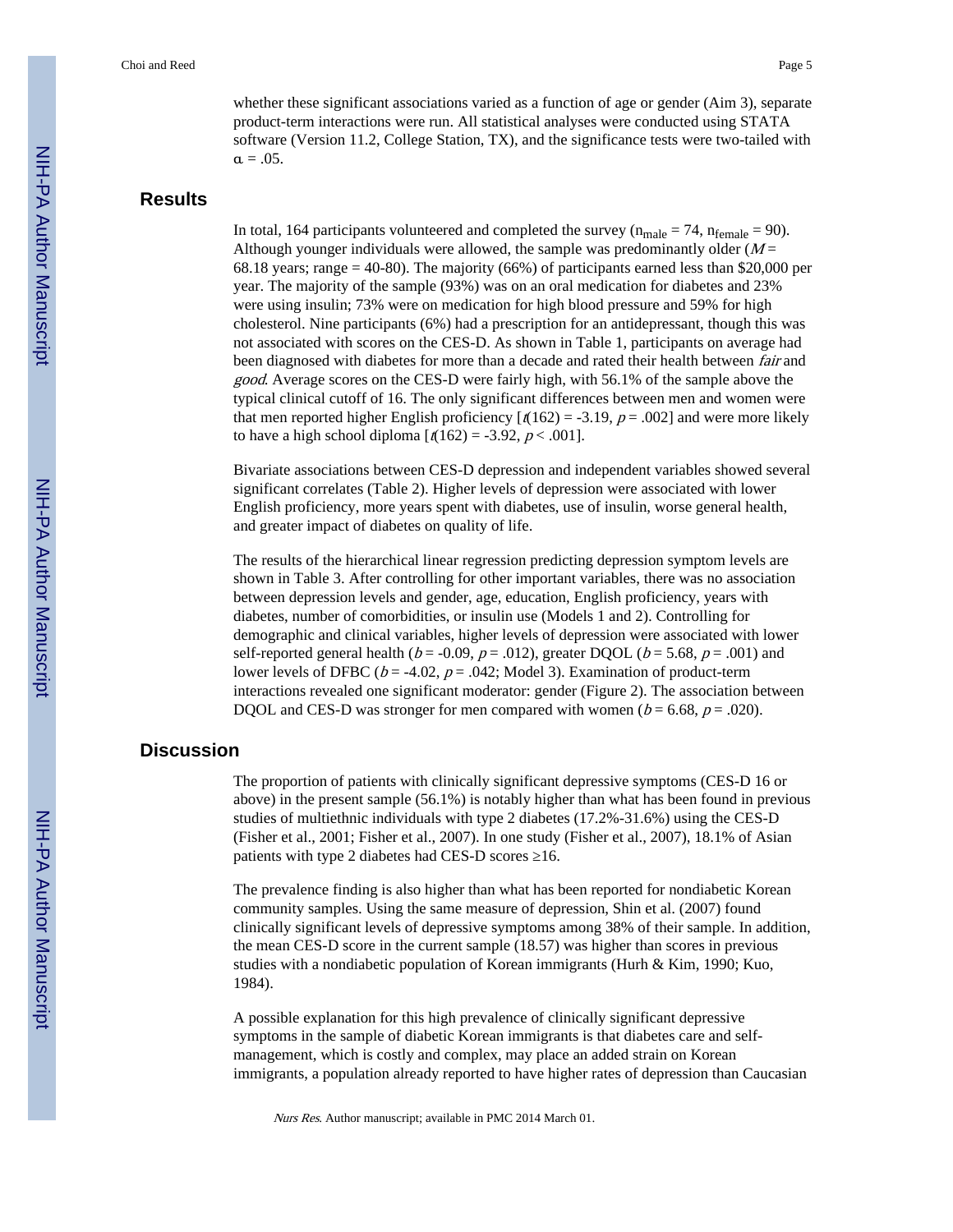Choi and Reed Page 6

and other Asian immigrant populations due to limited resources and greater sociocultural barriers (Shin et al., 2007). The limited resources and greater sociocultural barriers of the sample are worth noting, with 66% earning less than \$20,000 per year and a low overall English language proficiency level. Supporting the possible explanation for the high prevalence of depressive symptoms in the sample, previous research with a Latino population with type 2 diabetes has shown financial stress to predict higher scores on the CES-D (Fisher et al., 2001).

The remarkable difference in the prevalence of clinically significant depressive symptoms between the current study and previous studies may be related to age. The average age in the current study sample was 68 years, whereas the average ages ranged from 48-55 years in previous studies compared (Fisher et al., 2001; Fisher et al., 2007). The findings in the literature regarding age and prevalence of depression are inconclusive and vary across ethnicities. However, most prior research on diabetic populations has shown higher risk of depression for younger to middle-aged adults (Fisher et al., 2008; Katon et al., 2004), so the finding is somewhat counterintuitive given that, despite the sample being older on average than previous samples, this study showed a higher prevalence of depressive symptoms. Perhaps, among Korean immigrants, older patients with type 2 diabetes experience more depressive symptoms than younger patients, likely due to compounding effect of limited resources and language barriers in the face of disease management burden with declining physical, mental, and social functioning with age. In support of this explanation, a study with a nondiabetic population showed that Koreans in the age group 60 years and over had higher average CES-D scores than in the younger age group, but Chinese, Filipino, and Japanese immigrants in the age group 60 years and over had lower average CES-D scores than their younger age group counterparts (Kuo, 1984). Age may play a different role for depressive symptoms for Korean immigrants than for other ethnic groups.

At a bivariate level, English proficiency, duration of diabetes, use of insulin, general health, and diabetes impact on QOL was found to predict depressive symptoms. However, only the psychosocial variables (general health, diabetes impact on QOL, and family support) maintained significance when controlling for the influence of demographic and clinical variables. Among a Korean immigrant population with diabetes, patients' subjective assessments of health, impact, and support may be more salient contributing factors to depressive symptoms than clinical variables. The lack of relative importance of clinical factors mirrors the findings of Fisher et al. (2001) on a Caucasian and Latino sample.

The findings are consistent with previous studies demonstrating negative relationships between depression and health-related QOL among individuals with diabetes across ethnicities (Ali et al., 2010; Fisher et al., 2001; Misra & Lager, 2009). The more QOL is impacted by diabetes, the more depressive symptoms are reported in individuals with type 2 diabetes. Similarly, the finding that poorer general health predicted higher levels of depression follows a previous study with a large multiethnic sample including White, Black, Hispanic, and American Indian/Alaska Native (Lange & Piette, 2005; Li et al., 2009). The significant association between high family support and low depressive symptoms found in this study is also consistent with previous studies that showed benefits of social support on depressive symptoms among individuals with type 2 diabetes (Li et al., 2009; Zhang et al., 2008). Age was associated only marginally with depressive symptoms ( $p = .08$ ) at the bivariate level, and older individuals reported higher depressive symptoms. However, given that the overwhelming majority of studies have found younger age is associated with higher depressive symptoms (Fisher et al., 2008; Katon et al., 2004) and none of these studies were focused on Korean immigrants with type 2 diabetes, further investigation in this area is needed with a larger sample of Korean immigrants with type 2 diabetes.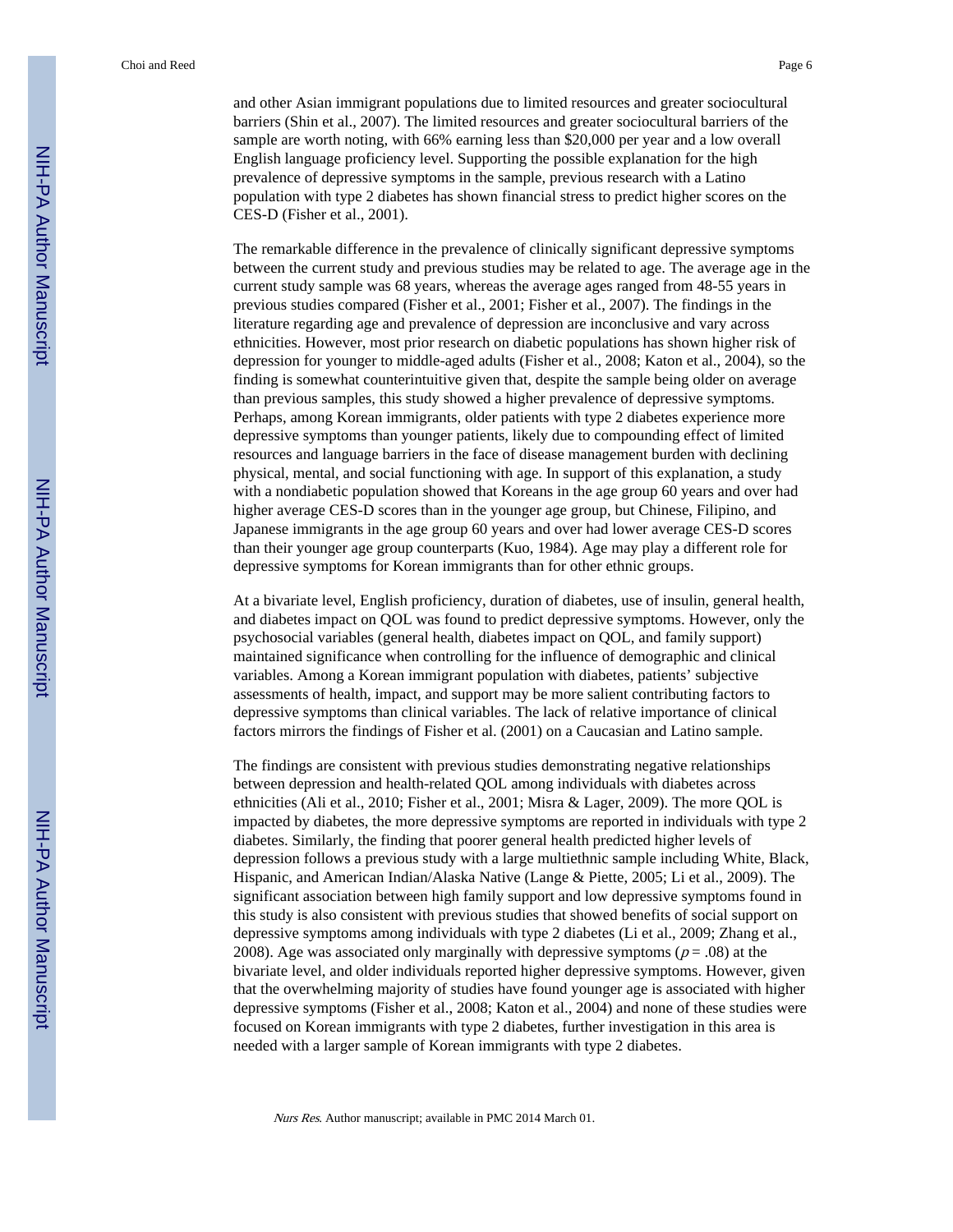Choi and Reed Page 7

The most interesting finding was significant gender differences in the strength of the relationship between diabetes QOL and depressive symptoms: the relationship between diabetes QOL and depressive symptoms was stronger for men than for women. Among those with diabetes, studies so far have also shown that women are at greater risk of depression (Katon et al., 2004) and have a greater impact by diabetes on their QOL than men (Misra & Lager, 2009). However, no mean-level differences were found between genders for either depressive symptoms or impact of diabetes on QOL. The inconsistent gender findings may be related to the use of a diabetes-specific QOL measure for an Asian population rather than the general health-related QOL (e.g., SF-36). There may be certain diabetes-specific QOL domains that are more salient for Korean immigrant men than women, making the association between diabetes-related QOL and depression stronger among men than among women. Further investigation is needed to identify those specific diabetes-related QOL domains that are important for each gender to improve understanding of the gender differences observed in this study.

There were a few limitations to this study. First, as a cross-sectional study, it was only possible to identify associations but not to establish causality. A longitudinal study in the future would be able to elucidate the directionality of the relationship between depressive symptoms and the correlates found in this study and whether depressive symptoms operate as an antecedent or a consequent to these correlates among diabetic Koreans. Second, the relatively small sample size, especially when split by gender, may have limited the ability to identify certain associations. Also, the proportion of patients reporting depressive symptoms in this study was higher than the average population with diabetes (Anderson et al., 2001), thus findings from this study may not be generalized beyond this study sample. Finally, glycemic control (hemoglobin A1C) was not measured in this community sample due to limited funding. Whereas a similar study showed that A1C was not a significant predictor of depressive symptoms (Fisher et al., 2001), the relationship between A1C and depressive symptoms may be different in Korean immigrants.

The study has several strengths as well. The CES-D scores were treated as a continuous variable, so the significant relationships between identified predictors and depressive symptoms can be applied to diabetic Koreans with all levels of depressive symptoms, rather than only individuals in certain categories of depressive symptoms (e.g., mild, moderate, severe). Although a convenience sample, the study participants came from a community setting, which increases generalizability of present study findings within Korean immigrant population. Also, a diabetes-specific QOL was used, which allowed researchers to interpret findings in the context of diabetes and to attribute results to the impact of diabetes with more confidence. Finally, the estimation of the level of depressive symptoms in a sample of Korean immigrants with type 2 diabetes generated a population-specific knowledge for this understudied, high-risk Asian subgroup.

#### **Conclusion**

Psychosocial factors such as diabetes-related QOL, perceived general health, and family support are important among Korean immigrants with diabetes in predicting their depressive symptoms. Clinicians working with Korean immigrants having type 2 diabetes should be cognizant of the high prevalence of depressive symptoms among this group and pay particular attention to the patients' diabetes related QOL, perceived general health, and family support when assessing the patient for depressive symptoms. Particularly, diabetesrelated QOL matters more in Korean men with diabetes than women in predicting depressive symptoms. Future studies of depression symptoms among Korean immigrants with type 2 diabetes should consider the impact of diabetes on QOL, and how this may be especially problematic among men.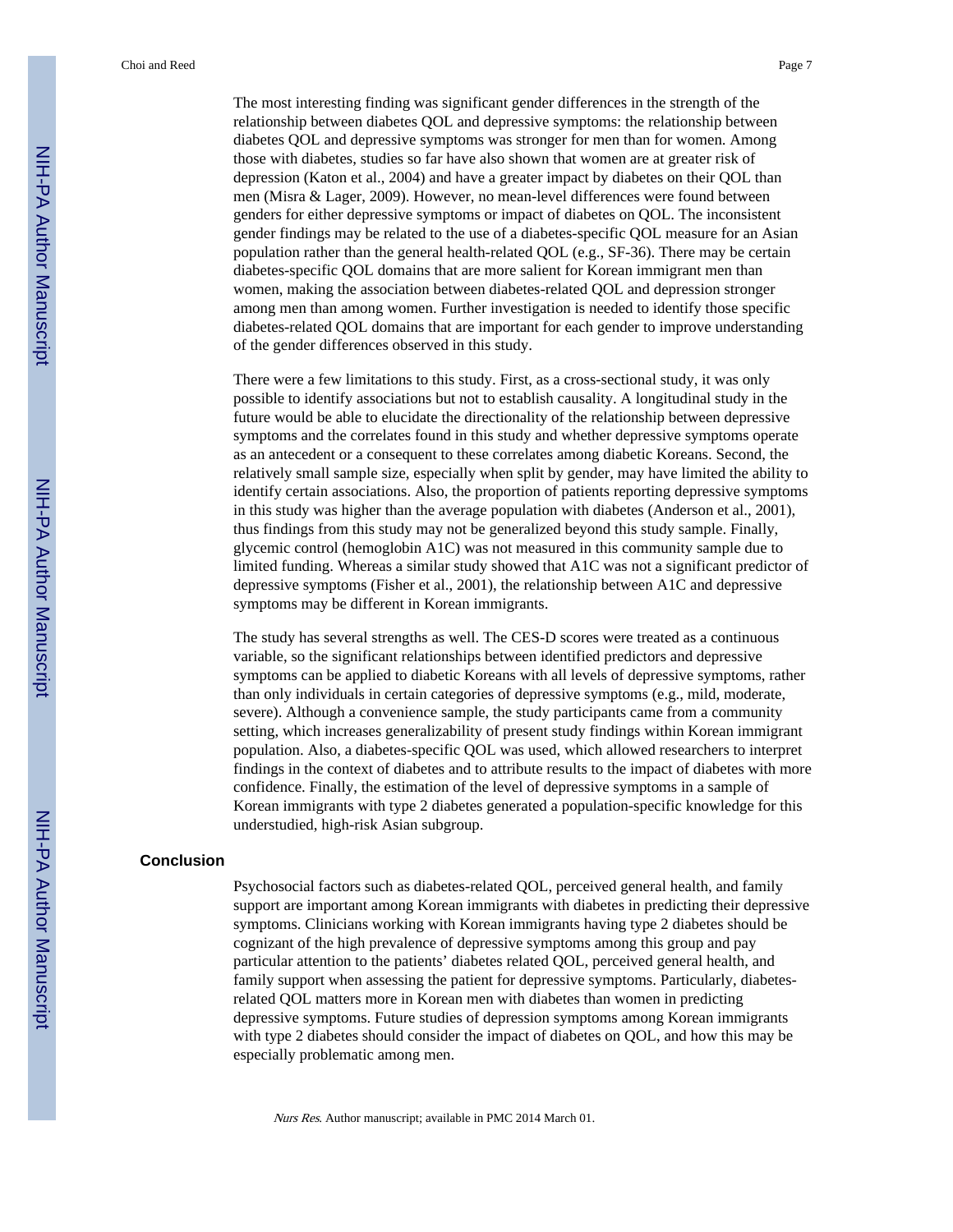## **Acknowledgments**

This study was supported by a grant from the National Center for Research Resources and the National Center for Advancing Translational Sciences, National Institutes of Health, through Grant UL1 TR000153 and KL2 TR000147 (Dr. Choi).

## **References**

- Ali S, Stone M, Skinner TC, Robertson N, Davies M, Khunti K. The association between depression and health-related quality of life in people with type 2 diabetes: A systematic literature review. Diabetes/Metabolism Research and Review. 2010; 26:75–89. doi:10.1002/dmrr.1065.
- Anderson RJ, Freedland KE, Clouse RE, Lustman PJ. The prevalence of comorbid depression in adults with diabetes: A meta-analysis. Diabetes Care. 2001; 24:1069–1078. [PubMed: 11375373]
- Anderson RJ, Lustman PJ, Clouse RE, De Groot M, Freedland KE. Prevalence of depression in adults with diabetes: A systematic review. Diabetes. 2000; 49:A64.
- Barnes PM, Adams PF, Powell-Griner E. Health characteristics of the Asian adult population: United States, 2004-2006. Advance Data. 2008; (394):1–22. [PubMed: 18271366]
- Black SA, Markides KS, Ray LA. Depression predicts increased incidence of adverse health outcomes in older Mexican Americans with type 2 diabetes. Diabetes Care. 2003; 26:2822–2828. [PubMed: 14514586]
- Brislin RW. Back-translation for cross-cultural research. Journal of Cross Cultural Psychology. 1970; 1:185–216. doi:10.1177/135910457000100301.
- Centers for Disease Control and Prevention. National Diabetes Fact Sheet: National estimates and general information on diabetes and prediabetes in the United States, 2011. Author; Atlanta, GA: 2011.
- Cheng AY, Tsui EY, Hanley AJ, Zinman B. Cultural adaptation of the diabetes quality-of-life measure for Chinese patients. Diabetes Care. 1999; 22:1216–1217. [PubMed: 10388993]
- Choi SE, Chow VH, Chung SJ, Wong ND. Do risk factors explain the increased prevalence of type 2 diabetes among California Asian adults? Journal of Immigrant and Minority Health. 2011; 13:803– 808. doi:10.1007/s10903-010-9397-6. [PubMed: 20936431]
- Choi S, Rankin S, Stewart A, Oka R. Perceptions of coronary heart disease risk in Korean immigrants with type 2 diabetes. The Diabetes Educator. 2008; 34:484–492. doi:10.1177/0145721708316949. [PubMed: 18535321]
- Ciechanowski PS, Katon WJ, Russo JE. Depression and diabetes: Impact of depressive symptoms on adherence, function, and costs. Archives of Internal Medicine. 2000; 160(21):3278–3285. [PubMed: 11088090]
- Clark JLD, Clifford RT. The FSI/ACTFL proficiency scales and testing techniques. Studies in Second Language Acquisition (SSLA). 1988; 10:129–147.
- Fisher L, Chesla CA, Mullan JT, Skaff MM, Kanter RA. Contributors to depression in Latino and European-American patients with type 2 diabetes. Diabetes Care. 2001; 24:1751–1757. [PubMed: 11574437]
- Fisher L, Skaff MM, Mullan JT, Arean P, Glasgow R, Masharani U. A longitudinal study of affective and anxiety disorders, depressive affect and diabetes distress in adults with type 2 diabetes. Diabetic Medicine. 2008; 25:1096–1101. doi:10.1111/j.1464-5491.2008.02533.x. [PubMed: 19183314]
- Fisher L, Skaff MM, Mullan JT, Arean P, Mohr D, Masharani U, Laurencin G. Clinical depression versus distress among patients with type 2 diabetes: Not just a question of semantics. Diabetes Care. 2007; 30:542–548. doi:10.2337/dc06-1614. [PubMed: 17327318]
- Glasgow RE, Toobert DJ. Social environment and regimen adherence among type II diabetic patients. Diabetes Care. 1988; 11:377–386. [PubMed: 3391088]
- Gonzalez JS, Safren SA, Cagliero E, Wexler DJ, Delahanty L, Wittenberg E, Grant RW. Depression, self-care, and medication adherence in type 2 diabetes: relationships across the full range of symptom severity. Diabetes Care. 2007; 30:2222–2227. doi:10.2337/dc07-0158. [PubMed: 17536067]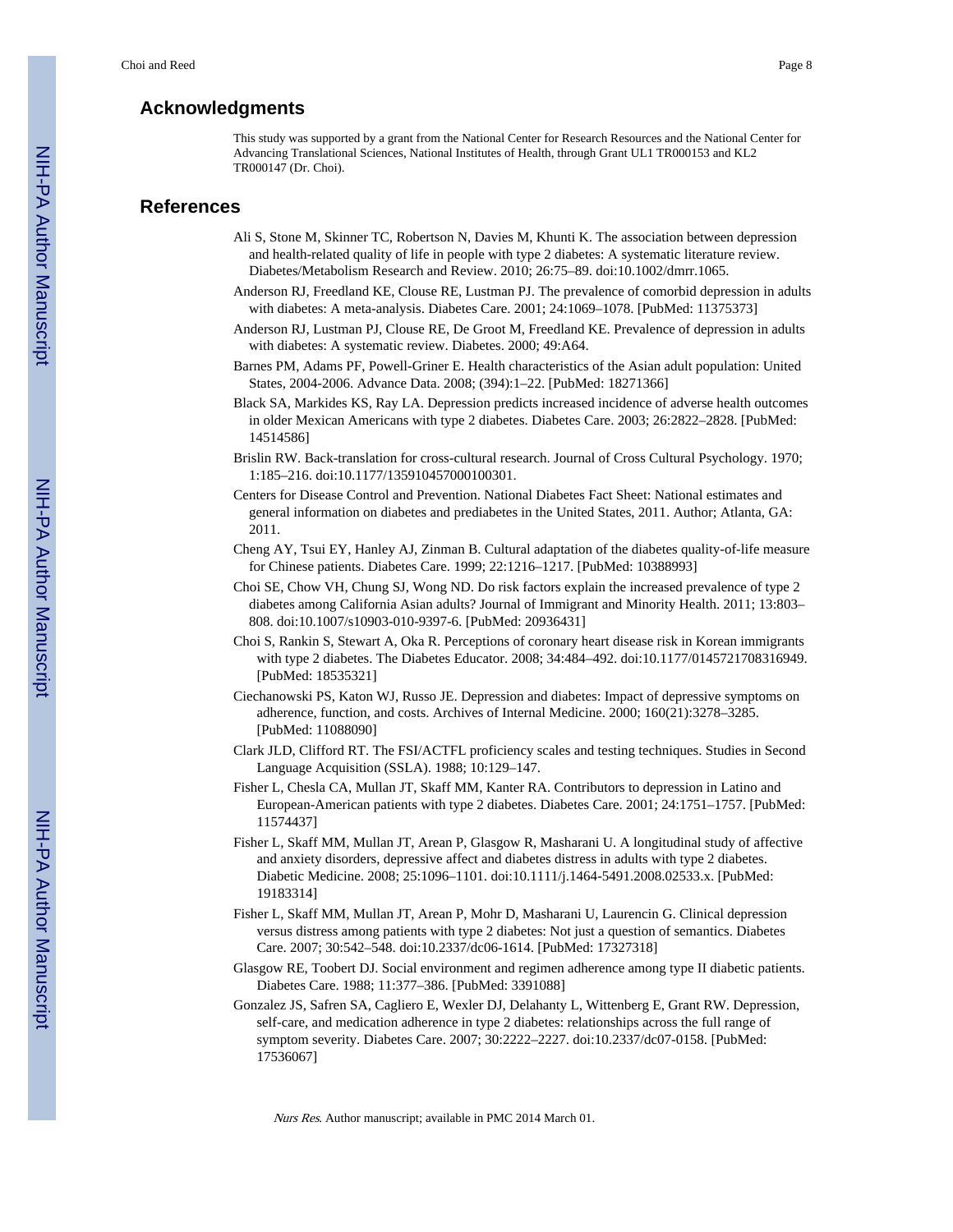- Hurh WM, Kim KC. Correlates of Korean immigrants' mental health. Journal of Nervous and Mental Diseases. 1990; 178:703–711.
- Jacobson AM, Barofsky I, Cleary P, Rand L. Reliability and validity of a diabetes quality-of-life measure for the diabetes control and complications trial (DCCT). The DCCT Research Group. Diabetes Care. 1988; 11:725–732. [PubMed: 3066604]
- Katon W, Von Korff M, Ciechanowski P, Russo J, Lin E, Simon G, Young B. Behavioral and clinical factors associated with depression among individuals with diabetes. Diabetes Care. 2004; 27:914– 920. [PubMed: 15047648]
- Kim MT, Han HR, Song HJ, Lee JE, Kim J, Ryu JP, Kim BK. A community-based, culturally tailored behavioral intervention for Korean Americans with type 2 diabetes. The Diabetes Educator. 2009; 35:986–994. doi:10.1177/0145721709345774. [PubMed: 19934458]
- Kuo WH. Prevalence of depression among Asian-Americans. Journal of Nervous and Mental Diseases. 1984; 172:449–457.
- Lange LJ, Piette JD. Perceived health status and perceived diabetes control: Psychological indicators and accuracy. Journal of Psychosomatic Research. 2005; 58:129–137. doi:10.1016/j.jpsychores. 2004.08.004. [PubMed: 15820840]
- Li C, Ford ES, Zhao G, Ahluwalia IB, Pearson WS, Mokdad AH. Prevalence and correlates of undiagnosed depression among U.S. adults with diabetes: The Behavioral Risk Factor Surveillance System, 2006. Diabetes Research and Clinical Practice. 2009; 83:268–279. doi:10.1016/j.diabres. 2008.11.006. [PubMed: 19111364]
- Misra R, Lager J. Ethnic and gender differences in psychosocial factors, glycemic control, and quality of life among adult type 2 diabetic patients. Journal of Diabetes and Its Complications. 2009; 23:54–64. doi:10.1016/j.jdiacomp.2007.11.003. [PubMed: 18413181]
- Nichols GA, Brown JB. Unadjusted and adjusted prevalence of diagnosed depression in type 2 diabetes. Diabetes Care. 2003; 26:744–749. [PubMed: 12610032]
- Radloff LS. The CES-D Scale: A self-report depression scale for research in the general population. Applied Psychological Measurement. 1977; 1:385–401. doi:10.1177/014662167700100306.
- Shin HS, Han HR, Kim MT. Predictors of psychological well-being amongst Korean immigrants to the United States: A structured interview survey. International Journal of Nursing Studies. 2007; 44:415–426. doi:10.1016/j.ijnurstu.2006.04.007. [PubMed: 16806219]
- Ware JE Jr. Sherbourne CD. The MOS 36-item short-form health survey (SF-36). I. Conceptual framework and item selection. Medical Care. 1992; 30:473–483. [PubMed: 1593914]
- Zhang CX, Chen YM, Chen WQ. Association of psychosocial factors with anxiety and depressive symptoms in Chinese patients with type 2 diabetes. Diabetes Research and Clinical Practice. 2008; 79:523–530. doi:10.1016/j.diabres.2007.10.014. [PubMed: 18023910]
- Zhao W, Chen Y, Lin M, Sigal RJ. Association between diabetes and depression: Sex and age differences. Public Health. 2006; 120:696–704. doi:10.1016/j.puhe.2006.04.012. [PubMed: 16828130]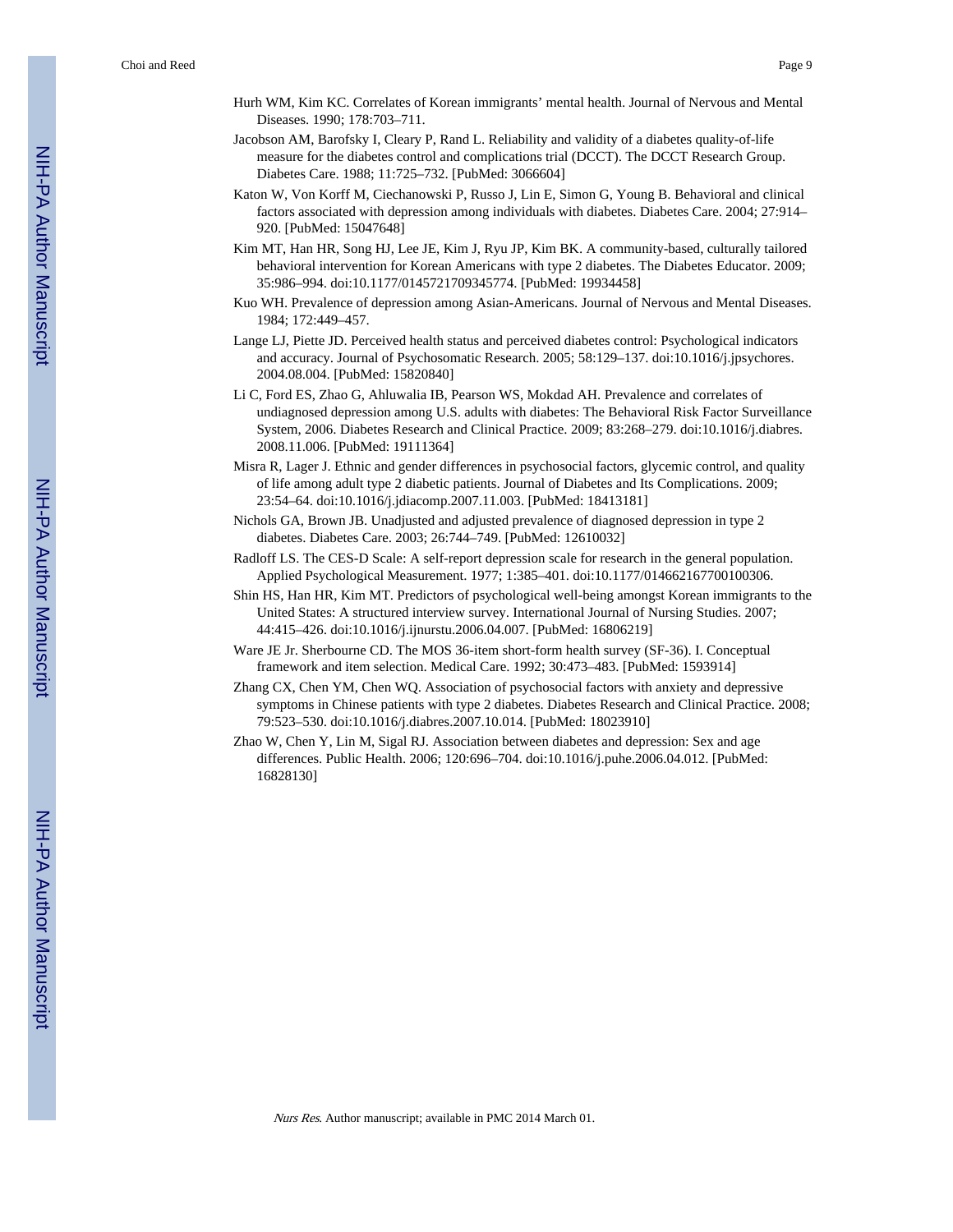

#### **Figure 1.**

Conceptual framework of depressive symptoms predicted by demographic, clinical, and psychological factors Also represented is the potential moderating relationship of age and gender.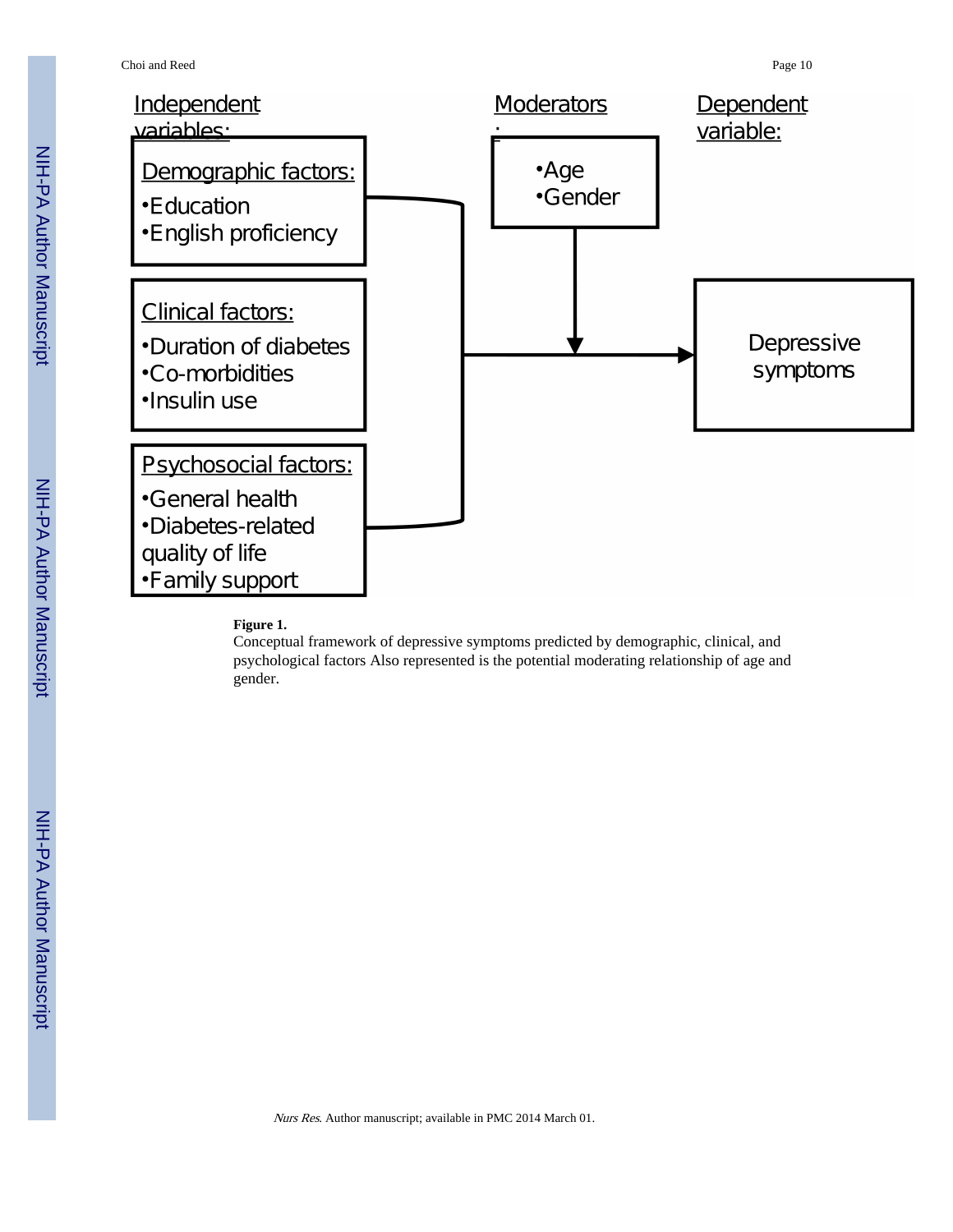Choi and Reed Page 11



## **Figure 2.**

Relationship between depressive symptoms and DQOL moderated by gender CES-D = Center for Epidemiologic Studies Depression Scale. DQOL = Diabetes Quality of Life.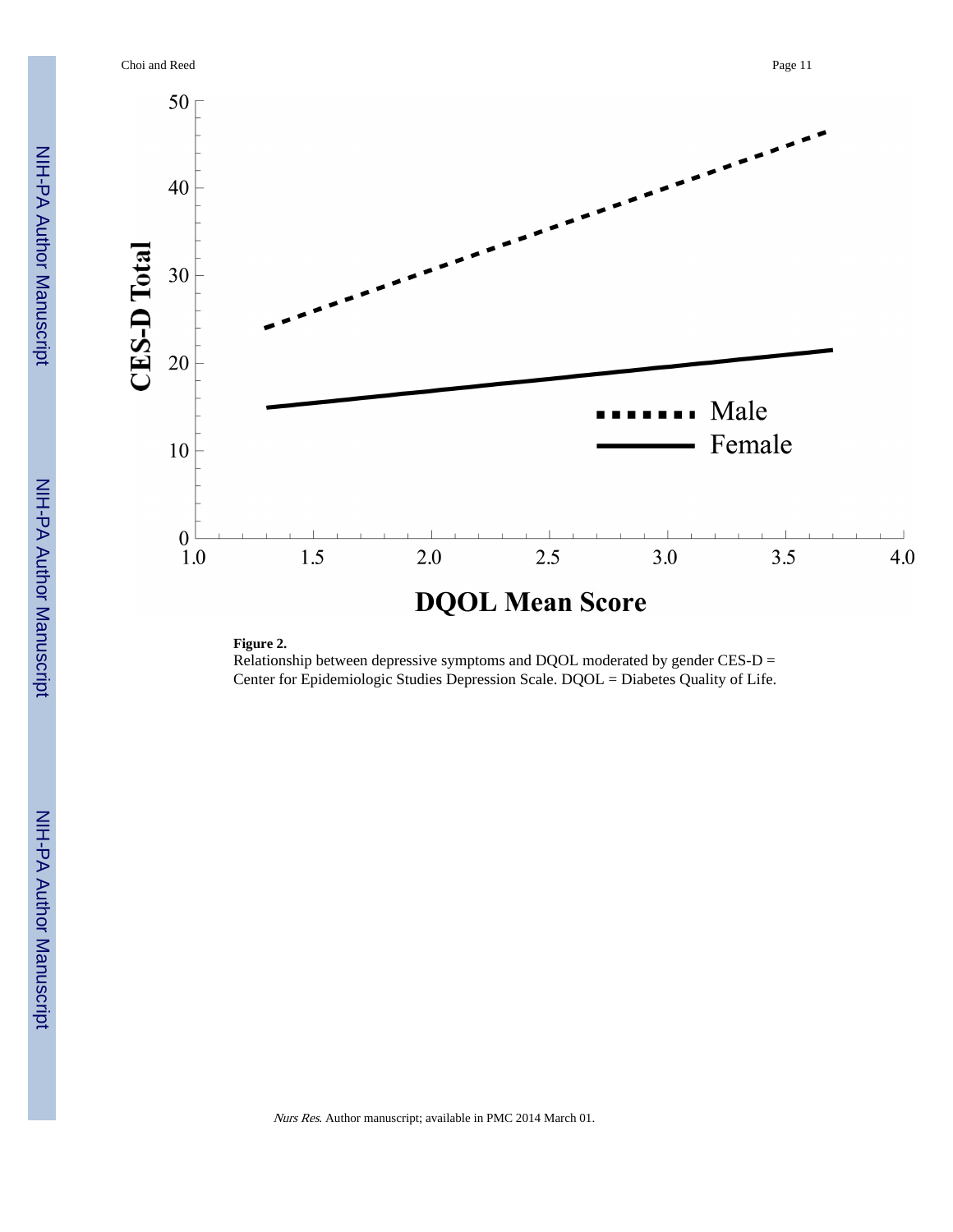#### **Table 1**

#### Characteristics of Total Sample, Males and Females

|                               | Overall $M(SD)$ ( $n = 164$ ) | Male $M(SD)$ $(n = 74)$ | Female $M(SD)$ $(n = 90)$ | 95% CI           |  |  |  |
|-------------------------------|-------------------------------|-------------------------|---------------------------|------------------|--|--|--|
| Demographic Variables         |                               |                         |                           |                  |  |  |  |
| Age                           | 68.18 (9.30)                  | 67.81 (9.62)            | 68.49 (9.06)              | $[-2.21, 3.57]$  |  |  |  |
| a<br>Education <sup>'</sup>   | 0.50(0.42)                    | 0.66(0.48)              | ***<br>0.37(0.48)         | $[-0.44, -0.14]$ |  |  |  |
| <b>English Proficiency</b>    | 8.25(3.77)                    | 9.26(3.98)              | **<br>7.72(3.40)          | $[-2.97, -0.70]$ |  |  |  |
| Clinical Variables            |                               |                         |                           |                  |  |  |  |
| <b>Years with Diabetes</b>    | 10.80(9.86)                   | 11.14(9.61)             | 10.53(10.11)              | $[-3.67, 2.46]$  |  |  |  |
| Comorbidities                 | 1.20(0.92)                    | 1.12(0.92)              | 1.27(0.92)                | $[-0.14, 0.43]$  |  |  |  |
| Insulin Use <sup>a</sup>      | 0.23(0.42)                    | 0.23(0.42)              | 0.24(0.43)                | $[-0.12, 0.13]$  |  |  |  |
| <b>Psychosocial Variables</b> |                               |                         |                           |                  |  |  |  |
| General Health                | 35.52 (25.38)                 | 37.84 (27.52)           | 33.61 (23.45)             | $[-12.09, 3.63]$ |  |  |  |
| $DQOL^b$                      | 2.35(0.53)                    | 2.33(0.54)              | 2.37(0.53)                | $[-0.12, 0.21]$  |  |  |  |
| DFBC mean                     | 2.97(0.38)                    | 2.97(0.35)              | 2.96(0.41)                | $[-0.14, 0.10]$  |  |  |  |
| CES-D                         | 18.57 (10.37)                 | 18.19 (10.38)           | 18.89 (10.41)             | $[-2.52, 3.92]$  |  |  |  |

Notes. Significance tests represents differences between Male and Female. Education was categorized as follows: 0 = Less than a High School Diploma, 1 = High School Diploma. Comorbidities represents the number of comorbid disorders as indicated via prescription for medication (high blood pressure, high cholesterol, or depression). General Health ranges from 0 to 100.

DFBC = Diabetes Family Behavior Checklist, DQOL = Diabetes Quality of Life, CES-D = Center for Epidemiologic Studies Depression Scale, CI = Confidence interval of the mean difference

 $*p < .05$ 

<sup>a</sup>Values represent proportions.

 $b$ <br>High scores denote a greater impact of diabetes on quality of life.

\*\* $p < .01$ 

\*\*\* $p < .001$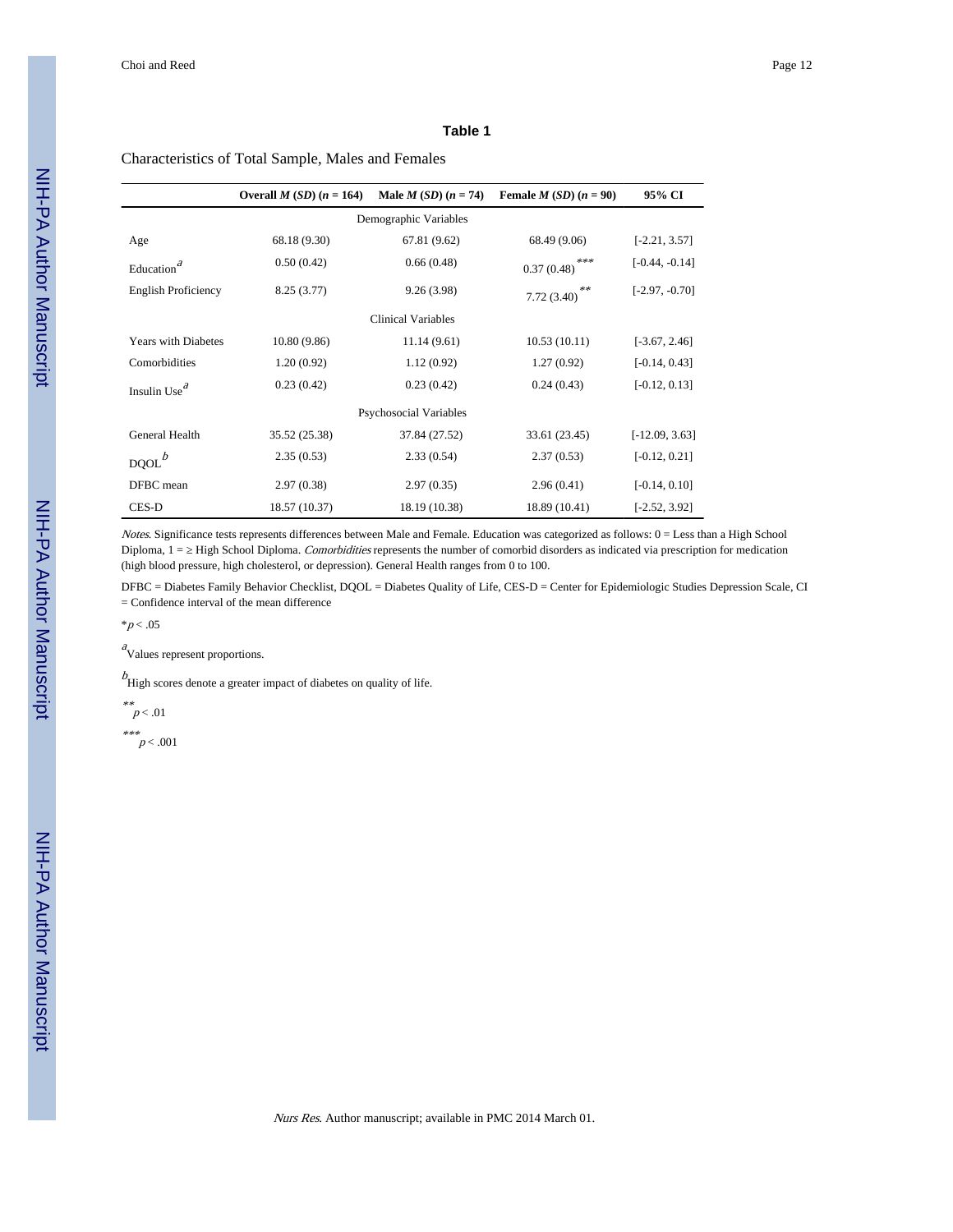#### **Table 2**

#### Pairwise Correlations with CES-D

|                               | $r$ (CES-D) | р       |
|-------------------------------|-------------|---------|
| Demographic Variables         |             |         |
| $\text{Male}^d$               | $-.034$     | .669    |
| Age                           | .137        | .080    |
| Education <sup>a</sup>        | $-.140$     | .073    |
| <b>English Proficiency</b>    | $-.193$     | .013    |
| Clinical Variables            |             |         |
| <b>Years with Diabetes</b>    | .191        | .014    |
| Comorbidities                 | .095        | 222     |
| Insulin Use $^a$              | .220        | .005    |
| <b>Psychosocial Variables</b> |             |         |
| General Health                | $-.396$     | $-.001$ |
| DQOL <sup>b</sup>             | .438        | $-.001$ |
| DFBC mean                     | $-153$      | .053    |

Notes. CES-D = Center for Epidemiologic Studies Depression Scale. Education was categorized as follows: 0 = Less than a High School Diploma, 1 = High School Diploma. Comorbidities represents the number of comorbid disorders as indicated via prescription for medication (high blood pressure, high cholesterol, or depression). General Health ranges from 0 to 100.

DFBC = Diabetes Family Behavior Checklist, DQOL = Diabetes Quality of Life

a<br>Dichotomous variables.

 $b$ <br>High scores denote a greater impact of diabetes on quality of life.